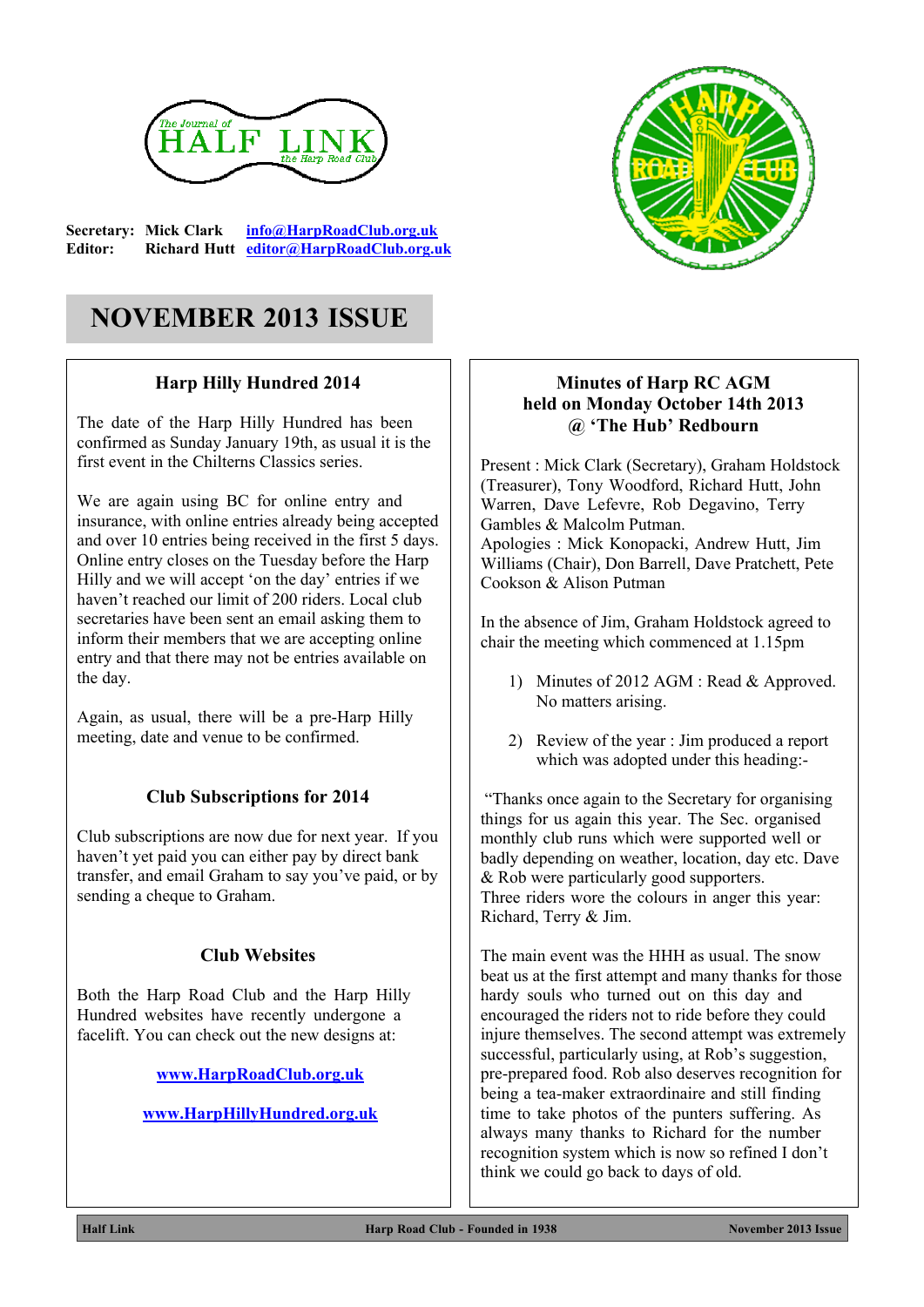My final thanks goes to Graham for keeping our accounts in order and sorting out an auditor over his long reign as Treasurer.

Keep taking the Tablets"

- 3) Financial Report : 16 members & with the HHH generating a profit of £337.52 we have a surplus of £2,127.17 which Graham thought to be excessive and a portion could be perhaps be utilised by way of a charity donation outside of the HHH. Graham also reminded the meeting he had held this post since 1981.
- 4) Affiliations for 2014: CCT membership paid. Providing Jim is continuing as WLC Treasurer, he usually pays our fee and collects a Harp RC membership in return.
- 5) Promotions & Organisers for 2014: Richard is willing to continue as HHH organiser providing he retains the support of club members on the day. Although the 2014 date hasn't been finalised, January

 $19<sup>th</sup>$  is most likely. Richard was confident we would receive 200 on-line entries via BC and will advise local clubs that on- theday entrants might be disappointed.

- 6) Appointment of Officers & Committee 2014: The meeting agreed that as there wasn't any other nominations for officers, all current officers would be re-elected: Jim Williams (Chair), Mick Clark (Secretary), Graham Holdstock (Treasurer) & Richard Hutt (HHH organiser).
- 7) Appointment of Auditor: Mr. J.W.Keighley is willing to continue and was duly elected.
- 8) Charity donation(s) for 2014: Jim thought we should support Outreach again as it's a worthy cause which doesn't receive any Government funding. Dave Lefevre's wife Barbara does a lot of work for Enfield Woman's Centre which is always struggling for funds and will supply further info. regarding their work in due course. No final decision was arrived at however this can be finalised early in 2014 at our pre-HHH meeting. Any further nominations would be welcome.



9) A.O.B.: Dave Pratchett had spoken with the Secretary about the club ordering a polo shirt with the Harp logo on which could be worn at the HHH to identify organisers/helpers etc or after club runs. The main question will be cost as only a small amount would be ordered. Malcolm Putman offered to make enquiries with Grant Phillips who runs a cycle clothing company. Possible colour favoured by the membership was black with the logo in green.

There being no other business, the meeting closed at 1.55pm with a vote of thanks To Simon & Lindy for providing the venue and refreshments.